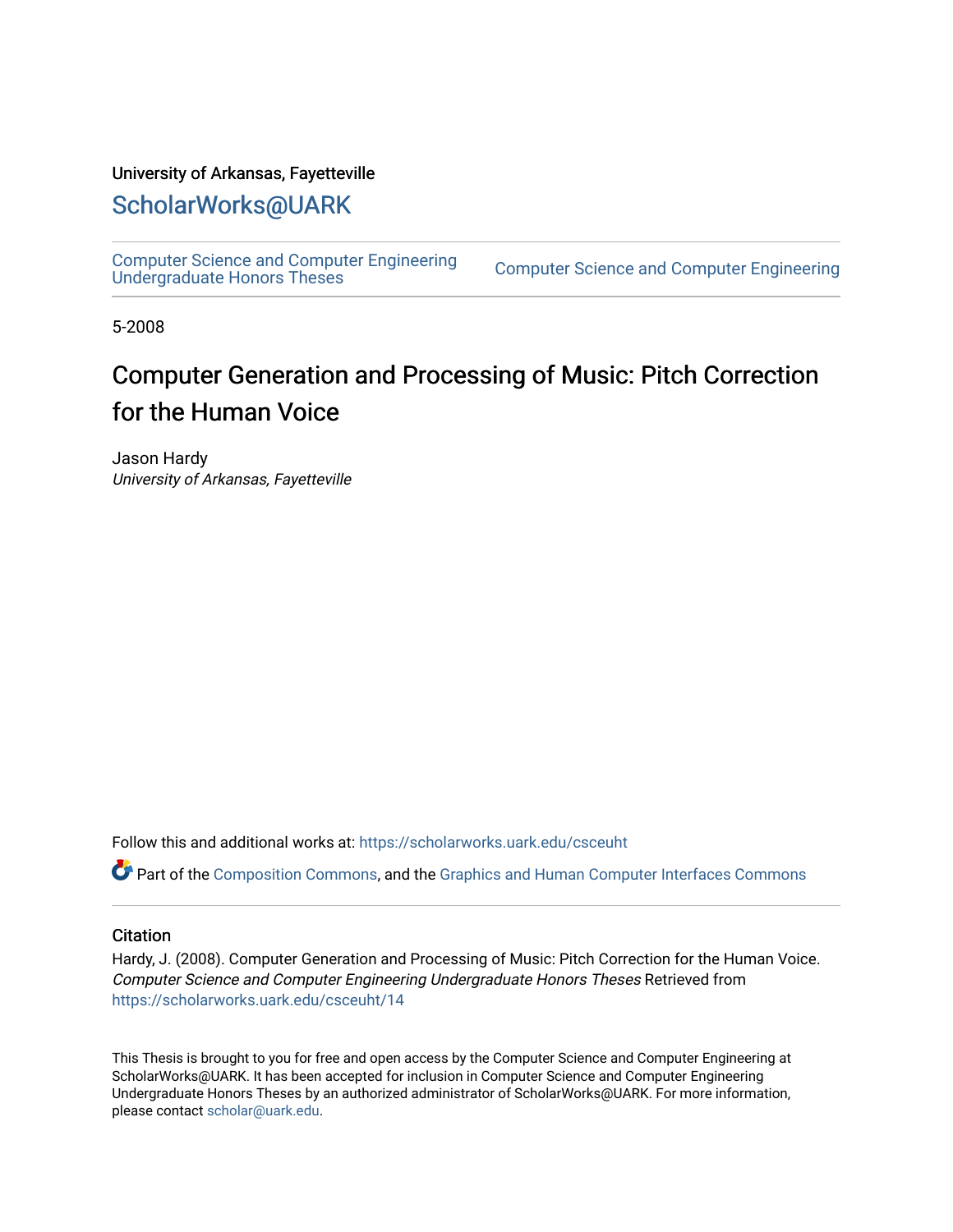# Computer Generation and Processing of Music

# Pitch Correction for the Human Voice

Jason Drew Hardy, Undergraduate CSCE Dr. John Lusth, Advisor 04.29.2008

A thesis of research to develop and implement an algorithm to modify a digital waveform to a set of desired frequencies without changing the characteristics of the wave itself.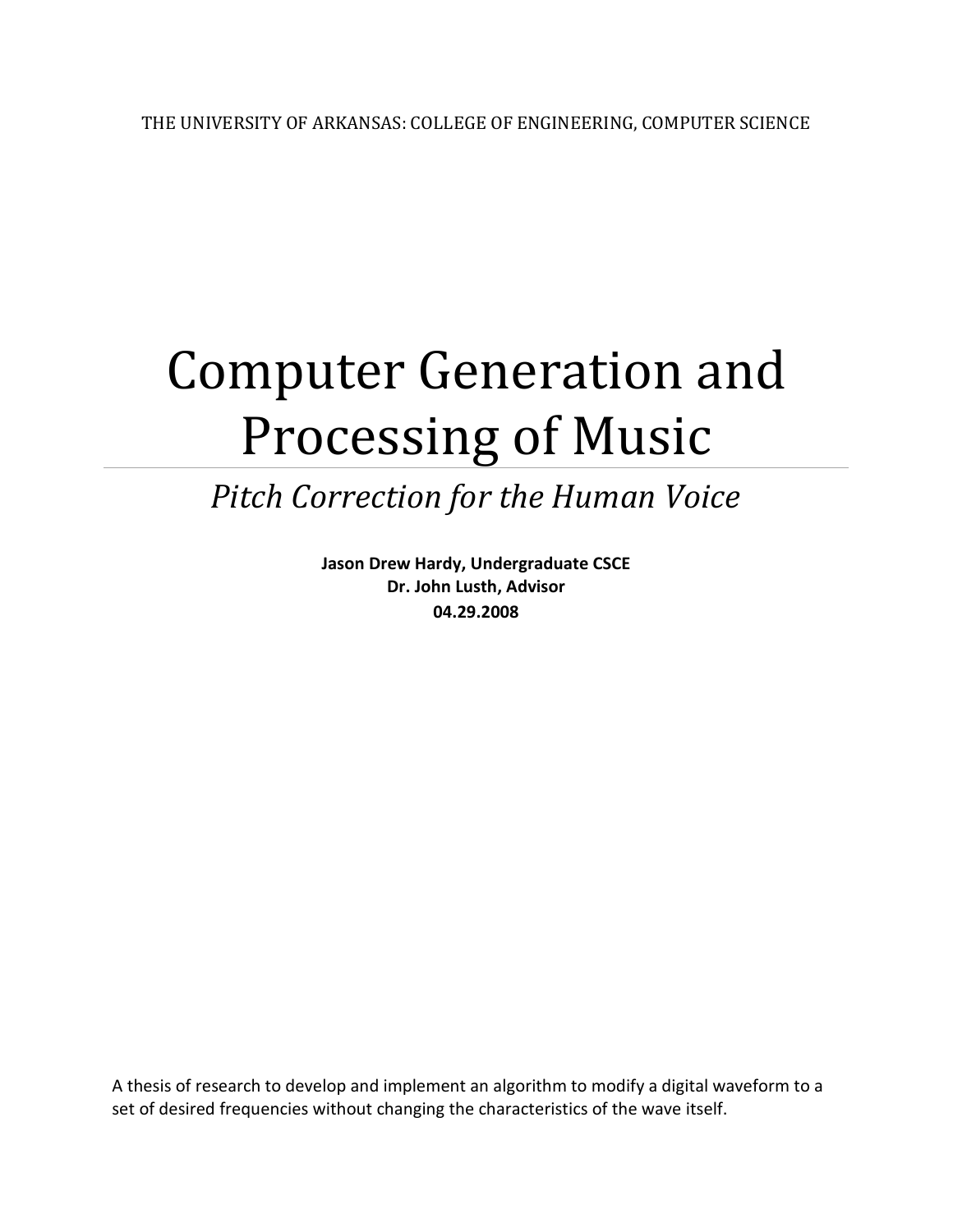Hardy, CSCE

#### **Introduction**

 Music is something everyone can enjoy. Shows like *American Idol* and *Dancing with the Stars* show us that most everyone, namely more than those who enjoy voting, does enjoy it. Not everyone can make music, and only a special few can make it well. The musically impaired have an ally, though, and it is technology. There are many synthetic ways one may become the dream superstar, especially if they are willing to pay enough. The majority of music generation, processing, and correction software is highly proprietary to their respective owners and carries a high price. Thus, it is difficult in an individual or academic setting to learn about these topics. It is for these reasons the research described below has partnered with the *SongLib* project to bring a suite of musical processing software to the open source community. Specifically, it aims to develop and implement an algorithm to manipulate the pitch of a recorded human voice to some desired value.

#### **Background**

 Software production is a traditionally a business. A vendor will develop, test, copyright, market, and distribute some software and sell licenses to use it. After the sale, they will issue support and updates provided the user continues to pay for their services. This is great in most settings and provides consumers with a competitive market for software, but it does pose several challenges in special cases. High costs, low support-levels, and limited detailed knowledge about the software can be a problem for some users but especially for those in an individual or academic environment where funds are limited or intricate understanding is needed to aid in the teaching process.

 The above challenges are magnified when it comes to music processing software. The number of programs which have pitch correction abilities is limited and the underlying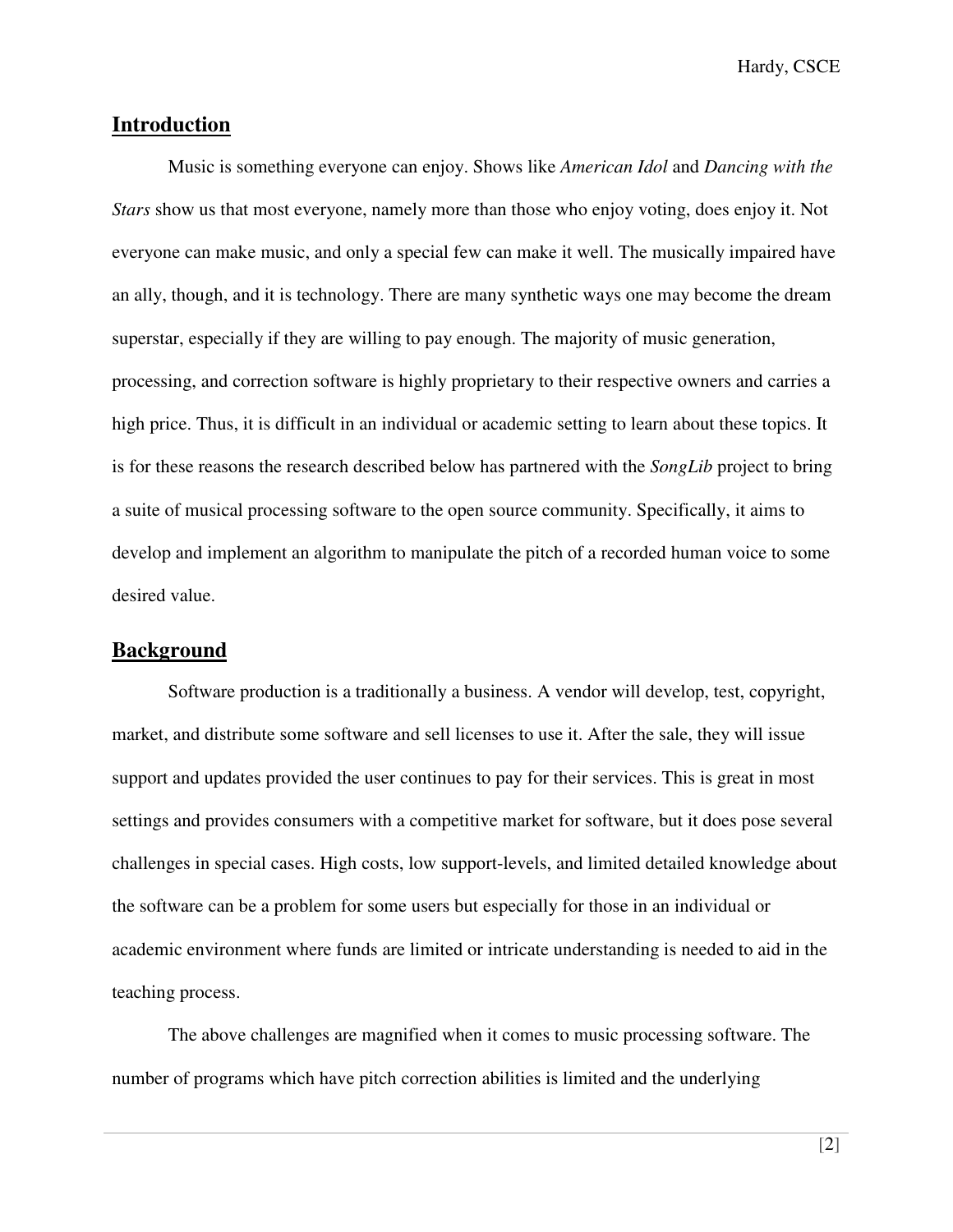algorithms are not publicly documented as they are proprietary to their respective owners. *Apple* provides a post-recording suite for \$499 and *Antares* provides a real-time suite for \$399, both of which are priced for individual license and home use. Studios, which offer more advanced capabilities, can reach into the tens-of-thousands of dollars. Few can afford to pay hundreds of dollars for software, even if it is discounted for academic use, or thousands to have a personal studio. Perhaps more of a problem is the fact that the underlying algorithms and processes are documented only to the extent of the program's regular use. They may be glazed over at high level, but they are not detailed enough for a user to gain an intricate understanding. This makes teaching and learning past the point of regular use difficult. Developing an open-source solution for music processing with pitch correction would solve, or at least ease, most of these problems.

 Open-source is a movement to *open* the *source* of software to a community of developers and users by making the source code of a project freely available and modifiable. It applies directly to the problems mentioned previously by lowering costs, increasing support channels, and providing all related files. It lowers the cost of software because most open-source licenses *require* the program be made publically available at no charge. While many proprietary programs make use of open-source projects, they must follow the exact terms of the attached license which usually means giving due credit and opening the part of the software that makes use of the aforementioned project. Support channels are opened because the project is available to a seemingly infinite number of independent developers of differing proficiencies who can contribute to the project. This requires a strict paper trail for how the software changes over time but can lead to a better, more functional program over all. Finally and most importantly, opensource licenses *require* the source code and documentation be made readily available any time it is used. This is of the most benefit to the academic world because it allows both professors and

 $[3]$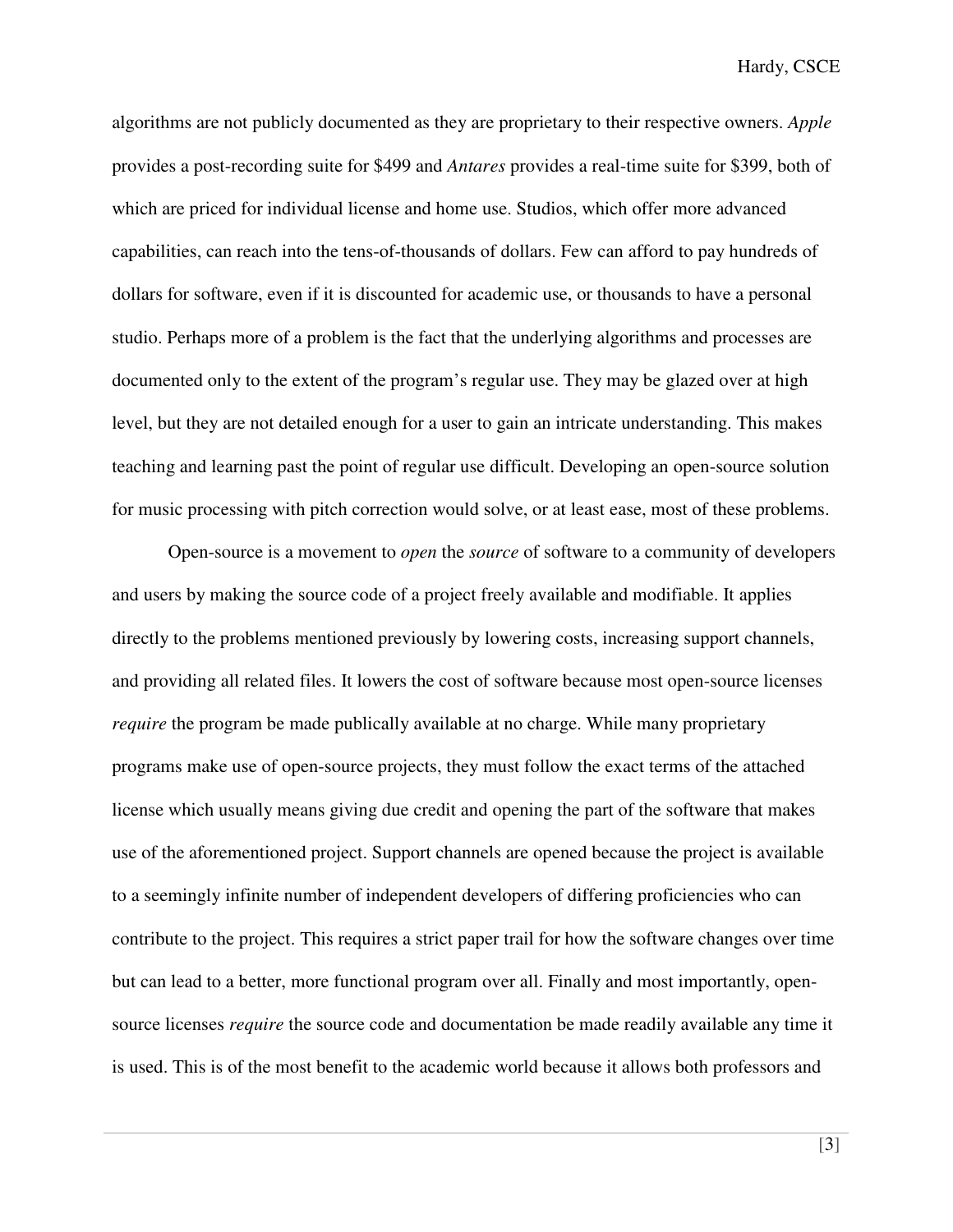Hardy, CSCE

students to gain an intricate understanding of the software. Unfortunately though, music processing software is essentially untouched in the open-source community [1].

 No open-source music processing projects exist, or if they do exist they are small and underdeveloped. Furthermore, few algorithms for pitch correction have been publically published. One algorithm, called PSOLA, has been documented to some extent, but it is complex and implementations are hard to find. **P**itch-**S**ynchronous **O**ver**l**ap and **A**dd operates on the transitions between sounds by breaking the signal into windows and modifying the frequency by adding or removing cycles appropriately. To recreate the original spectrum with the new pitch, the resulting windows are joined together and overlapped [2]. Open implementations of PSOLA are even more rare, or non-existent, and the algorithm itself is sparsely documented. The research described below is a simplification of the PSOLA technique.

#### **Approach**

 All source code is written for *Java* version 1.6.0 and makes use of several of the *Java Development Kit* (JDK) libraries, and the *Readily Readable Audio* (RRA) file format is used because it stores amplitude values as a set of easily accessible sample points. The first of many simplifications is the program will know prior to processing: known frequencies, desired frequencies, and durations. These values are input as an annotation to the audio stream and are assumed to be of *Double* data type, but no checks are made as to their appropriateness or correctness. It is up to the user to provide accurate values. These three values allow the user to specify any number of tonal modifications throughout the wave spectrum. Also, the program is provided the name of the RRA file to be modified. It is instantiated at runtime as an RRA object which provides the necessary accessor and mutator methods.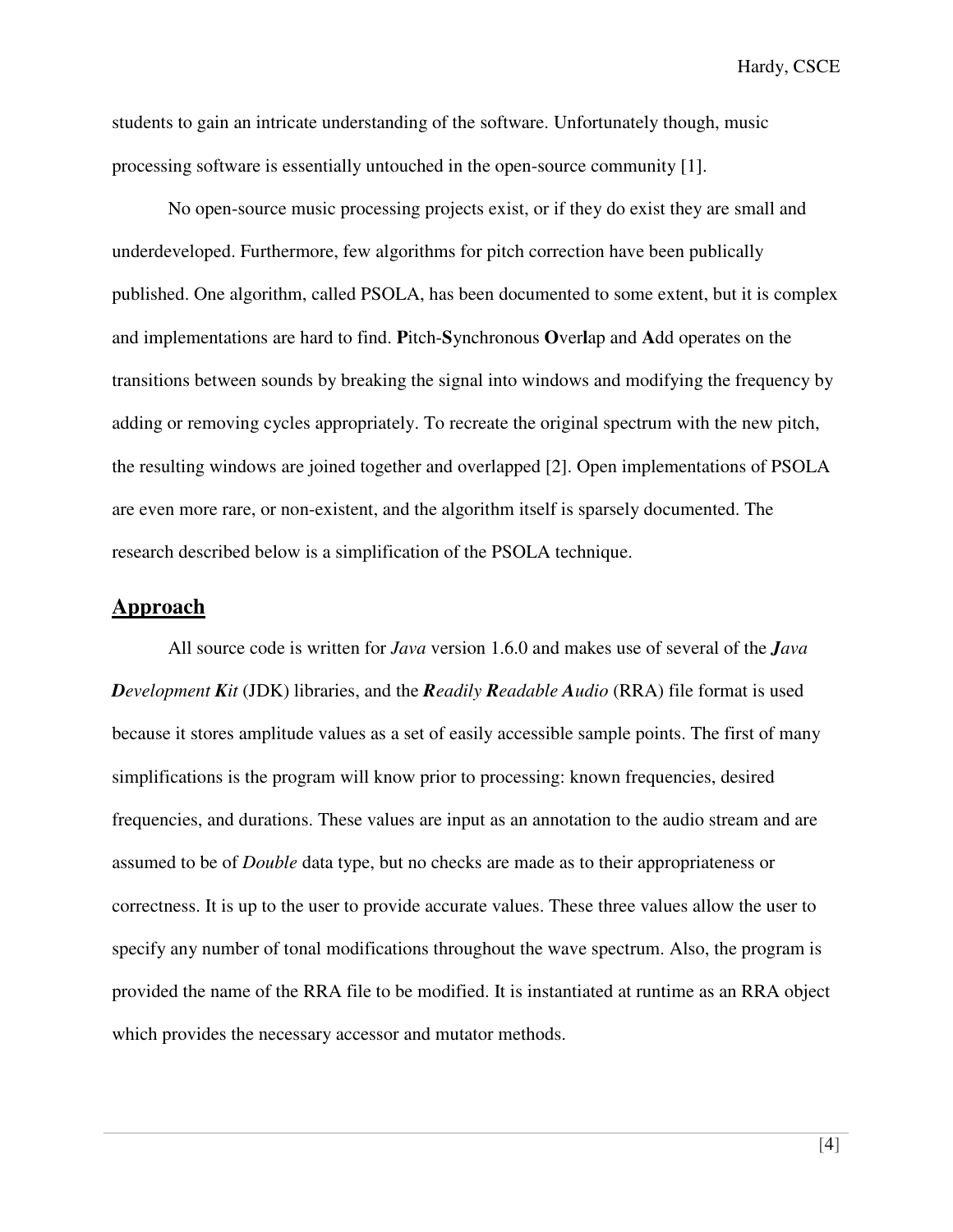The program runs through a series of computations to generate several values required before processing can begin. The number that guides the correction process is called the *ResampleFactor* and is calculated by dividing the desired frequency by the known frequency. Second, *SamplesPerCycle* is readily computed because the original frequency is provided to the program. It is calculated by dividing the sample rate, provided by the RRA object, by the known frequency at that window. Finally, to aid in later processing *SamplesNeeded* and *CyclesNeeded* are computed by multiplying the total samples in this window by the *ResampleFactor* and dividing *SamplesNeeded* by *SamplesPerCycle*, respectively. Both values are considered *Integers*, taken as the ceiling of the noted computations, and represent the total number of samples or cycles after pitch modification. All are stored in parallel arrays with each index representing a different window to allow for easy access in the future. Here, another simplification comes into play: only full cycle values are allowed at several points in processing (noted later). The program is still in the *setup* phase up until this point.

The *processing* phase begins by comparing each index in the *ResampleFactor* array and executing the appropriate method. A factor of greater than one signifies the desired frequency is greater than the known frequency, meaning the tone is flat, and the *CorrectFlat* method is called. Otherwise, the factor is less than one, i.e. *DesiredFrequency < KnownFrequency* and thus the tone is sharp, and the *CorrectSharp* method is called.

A flat pitch is denoted by the desired frequency being greater than the known frequency and is corrected by adding more fluctuations to the spectrum in the given window. This will be accomplished by copying cycles within the window and re-sampling down to the original number of samples. A temporary array of size *SamplesNeeded*, which is greater than the original window size, is created to hold the new data and is initially filled with the first few cycles of the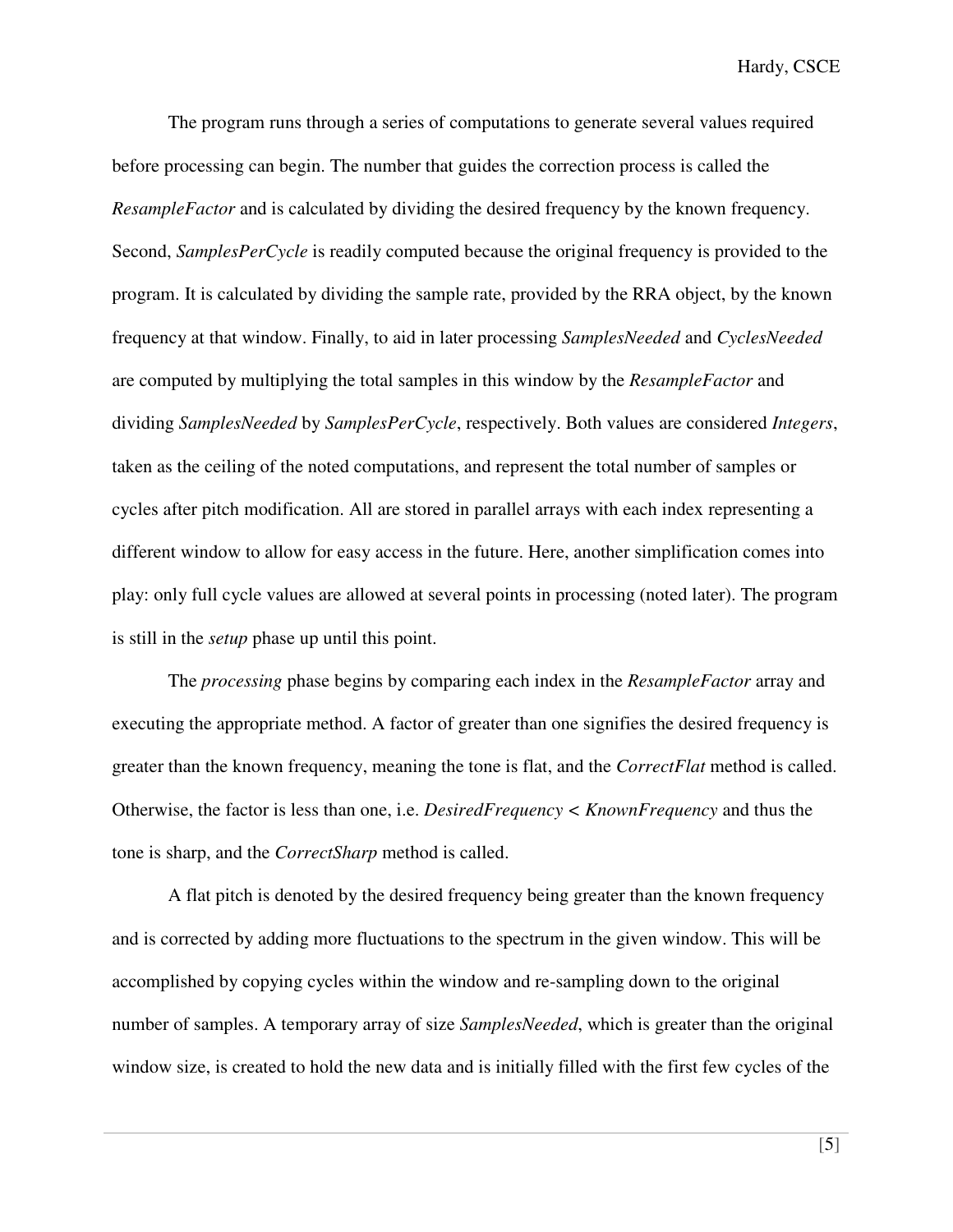original window. This is done because a "warm-up" period exists before a given tone can be reached during which large fluctuations and sharp transitions can occur. Fortunately, a few cycles does not add nor take away from the overall sound so they are left alone. For the same reasons, the last few cycles as the sound transitions into a new pitch are also left alone. The number of cycles to skip both at the beginning and at the end of the window is configurable, and the amount of data left to fill is consequently (*CyclesNeeded – (2 \* CyclesToSkip))*. Both *CyclesNeeded* and *SamplesNeeded* represent the amount of data required to achieve the desired frequency after the resulting window is re-sampled. Cycles are added to the spectrum in the following loop:

```
count = (CyclesToSkip * SamplesPerCycle); 
placeHolder = count; 
for i = 0 to SamplesPerCycle 
{ 
        temp[count] = rra.getSample(placeHolder); 
        temp[count + SamplesPerCycle] = rra.getSample(placeHolder); 
        count++; 
        placeHolder++; 
} 
count = count + SamplesPerCycle;
```
In this way, a given cycle is duplicated in the indices immediately following it. The entire loop runs until *SamplesNeeded* is fulfilled with a separate loop to take care of the odd cycle, if necessary. This produces a spectrum ready for re-sampling to produce a stream with the desired frequency inside the original window.

 Re-sampling a modified flat pitch requires the removal of samples until the original window's characteristics are met, a sort of compression. Think of taking a window and squeezing it to fit into a smaller one, ensuring the tone will sound in the same amount of time as and match up with the original samples. The *Resample* method is provided with the data array,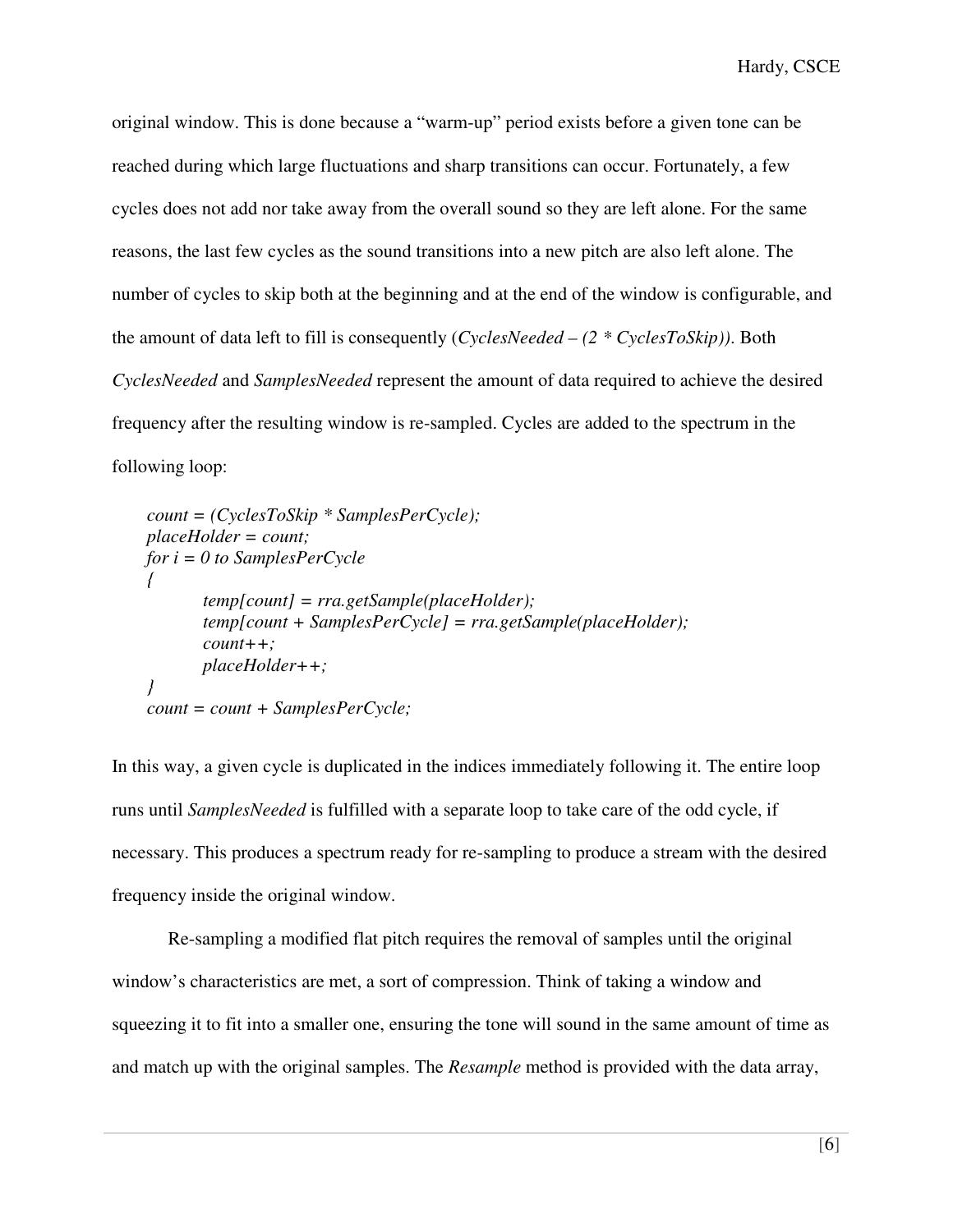the required size of the array, the amount of samples to skip, and the index corresponding appropriate place in the *CyclesPerSample* array. In this case, the size of the data is greater than the desired size so samples must be removed with the number of samples to remove being simply *data.length – DesiredSize*. A temporary array is created to hold the modified data and another array holds the sample indices to remove. The samples to remove are generated via a random number generator, seeded with time, and adjusted to yield a random sample in a random cycle within the bounds of the skipped cycles. The algorithm is as follows:

*for i = 0 to NumberToRemove { do { cycle = Math.round(rand.nextDouble() \* (data.length / SamplesPerCycle)) cycle = cycle + CyclesToSkip; sample = Math.round(rand.nextDouble() \* SamplesPerCycle)); } while (((cycle \* SamplesPerCycle) + sample) > (data.length – SamplesToSkip)); samplesToRemove.add((cycle \* SamplesPerCycle) + sample); }* 

The loop results in a sample index to remove and runs until enough are generated to produce an array of the same length as the original data. Once the indices are generated, a simple loop runs which actually removes the respective samples. Finally, the corrected array is passed to the W*riteCorrectedRRA* method which replaces the RRA object's sample points with the corrected ones and calls the W*riteRRA* method to actually write out the new RRA file. The new file will have "\_corr" appended to the end of the name before the file extension, if there is one. (Figure 1 illustrates the *CorrectFlat* and *Resample* process.)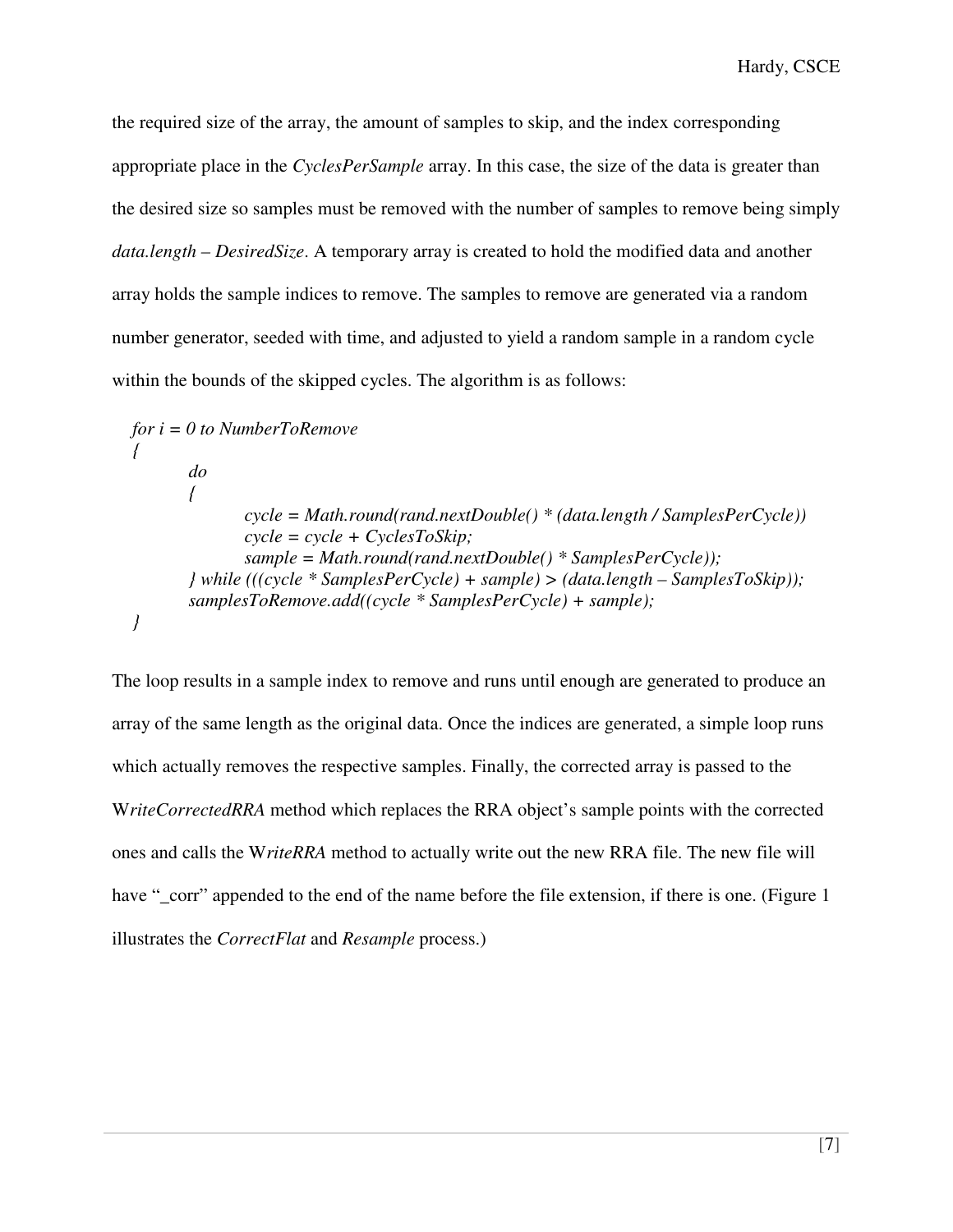

#### **Figure 1 -** *CorrectFlat* **and** *Resample*

 A sharp pitch is denoted by the desired frequency being less than the known frequency and is corrected by removing cycles from the given window. Consequently, cycles must later be copied back in to maintain the original characteristics of the wave. A temporary array of size *SamplesNeeded*, which is less than the original window size, is created to hold the modified data and is initially populated, for the same reasons as before, with the first and last few cycles from the original spectrum at the beginning and end of the array. The middle portion of the array is filled with just enough cycles from the original stream resulting in an array ready to for resampling to produce a stream with the desired frequency inside the original window.

Re-sampling a modified sharp pitch requires the addition of samples until the original window's characteristics are met. Think of stretching a wave until the desired frequency is reached. As before, the *Resample* method is provided with the data array, the required size of the array, the amount of samples to skip, and the index corresponding appropriate place in the *CyclesPerSample* array. In this case, the desired size of the data is less than the desired size so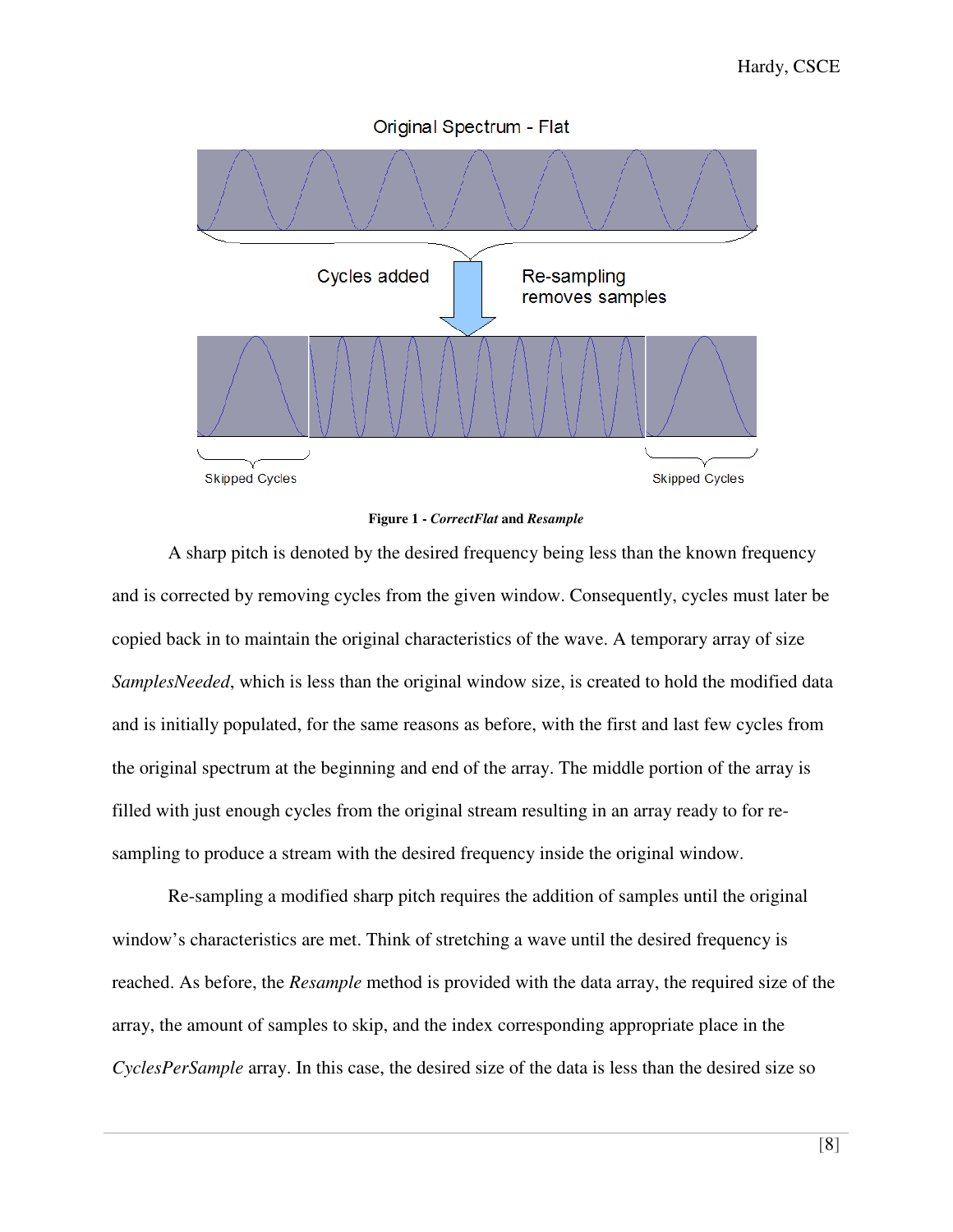samples will need to be added with the number of samples needed being simply *DesiredSize – data.length*. A temporary array is created to hold the modified data and another array holds the indices at which to add a sample. The indices at which to add a sample are generated via a random number generator, seeded with time, and adjusted to yield a random sample in a random cycle within the bounds of the skipped cycles. The algorithm is the same as for generating indices for a flat tone. The simplest method of adding samples is to copy it, insert it at the following index, and shift the remaining indices up by one. This will result in a stair step pattern in the waveform and interrupts the continuous nature of the wave. A better way is to use some interpolation function to smooth the addition of samples. The method used in this algorithm is:

$$
for i = 0 to NumberToAdd
$$
\n
$$
\{ \nPrevValue = data.getSample(IndicesToAdd[i] - 1);
$$
\n
$$
temp.add(IndicesToAdd[i], (data.getSample(IndicesToAdd[i]) + PrevValue) / 2);
$$

The *add* method automatically increments every following index by one to allow for the inserted sample. This loops until *temp.length* equals *DesiredSize* at which point the processing is finished. Finally, the corrected array is passed to the *WriteCorrectedRRA* method which replaces the RRA object's sample points with the corrected ones and calls the W*riteRRA* method to actually write out the new RRA file. The new file will have "\_corr" appended to the end of the name before the file extension, if there is one. (Figure 2 illustrates the *CorrectSharp* and *Resample* process.)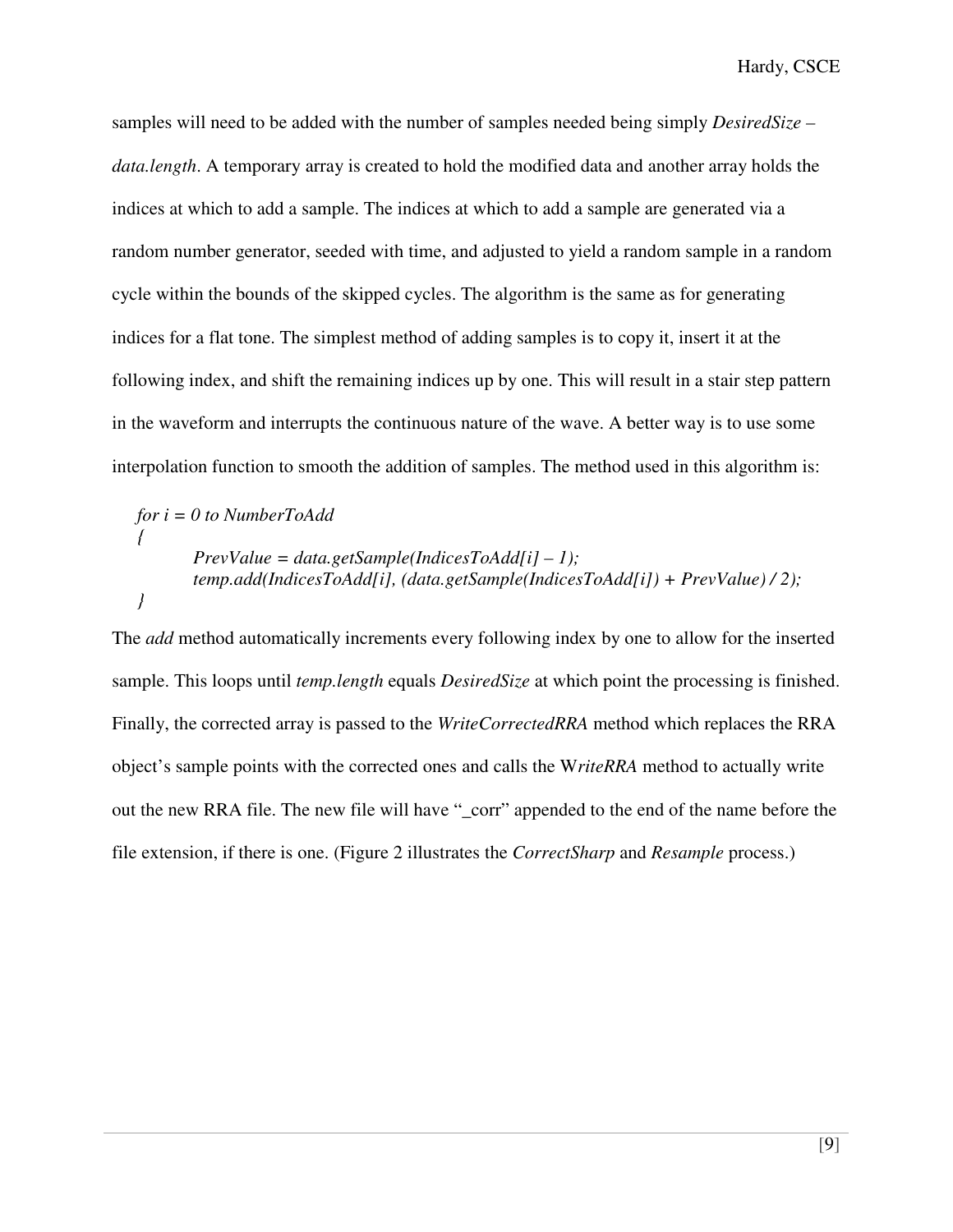

**Figure 2 -** *CorrectSharp* **and** *Resample*

#### **Conclusion**

 The algorithm was only executed on perfect sinusoidal waves generated using *Audacity* for the sake of simplicity. For the algorithm to run successfully on more complex waves, like the human voice, it would need several improvements which will be discussed in the *Future Work* section. Four different cases were tested: 440 to 445 Hz, 440 to 435 Hz, 392 to 397 Hz, and 392 to 387 Hz each with duration of five seconds. The resulting RRA file was put through a frequency analyzer program which computes the frequency using the Zero Crossing Rate (ZCR) method. ZCR computes the frequency by examining the number of times the waveform changes from positive to negative, or vice versa, and thereby computes the number of cycles in the stream. This method works well for perfect waves, but does not for complex ones because the behavior may be erratic near the zero-point causing the frequency to be overestimated [3]. Table 1 shows the results of the trial runs.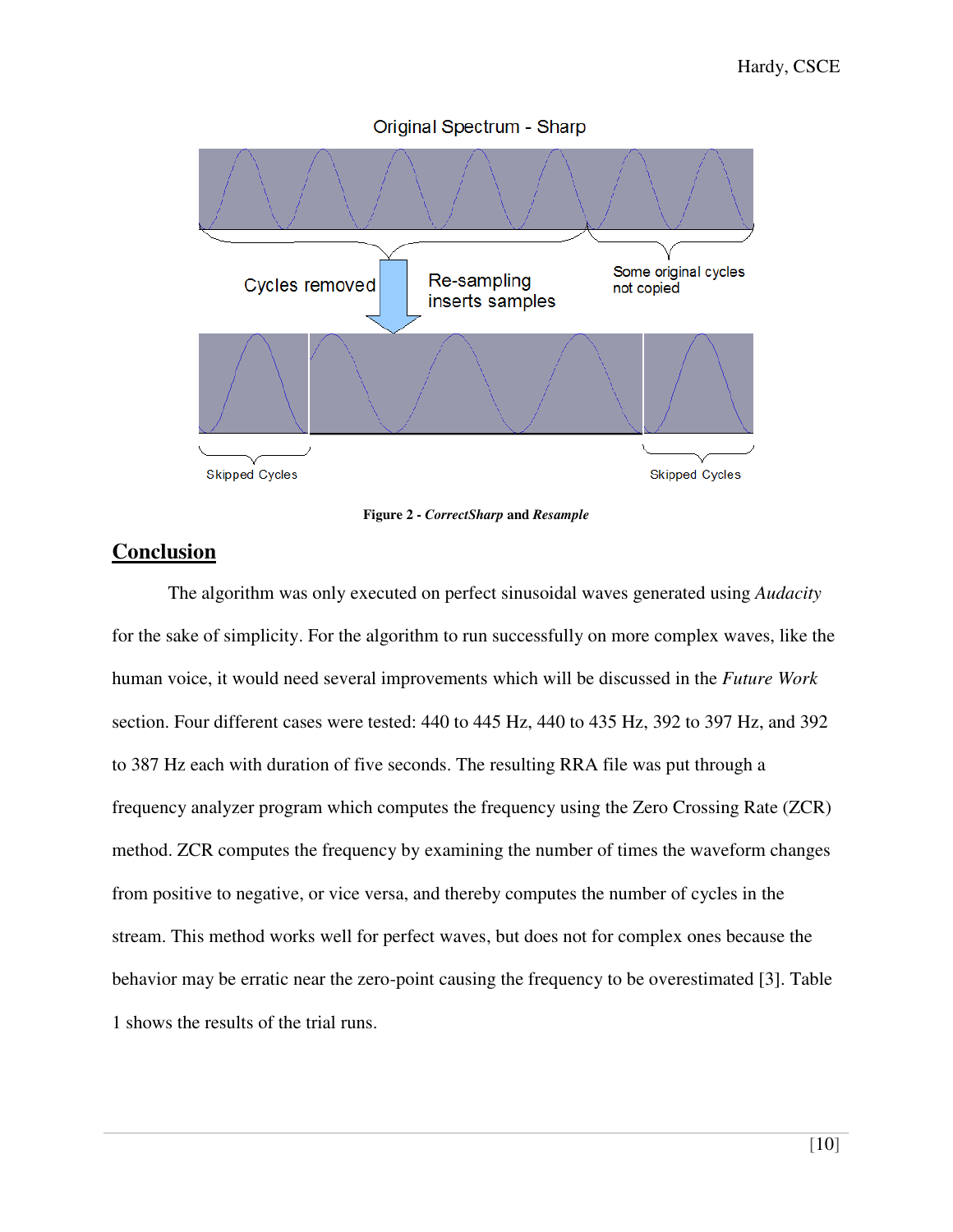| Known<br>Frequency(Hz) | <b>Desired</b><br><b>Frequency</b> (Hz) | Time Length (s) | <b>Resulting</b><br><b>Frequency (Hz)</b> | Error $(\% )$ |
|------------------------|-----------------------------------------|-----------------|-------------------------------------------|---------------|
| 440                    | 145                                     |                 | 443.401                                   | .359          |
| 440                    | 435                                     |                 | 435.199                                   | .046          |
| 392                    | 397                                     |                 | 396.501                                   | .126          |
| 392                    | 387                                     |                 | 387.298                                   |               |

#### **Table 1: Test Run Results**

The above numbers may look exciting, but they are deceitful. The algorithm produces a tone close to the desired frequency, but the resulting sound is full of static. This is most likely due to the simplifications and assumptions mentioned throughout the paper.

 One simplification causing a major concern is how the skipped cycles are added to the modified data stream. Currently, the skipped cycles are copied to the front and end of the temporary array before the modified data is populated, but there is no check to see if the modified data matches up with the skipped cycles. Both Figure 3 and Figure 4 show the consequences of this simplification.



#### **Figure 3 - 392 Hz Test Runs**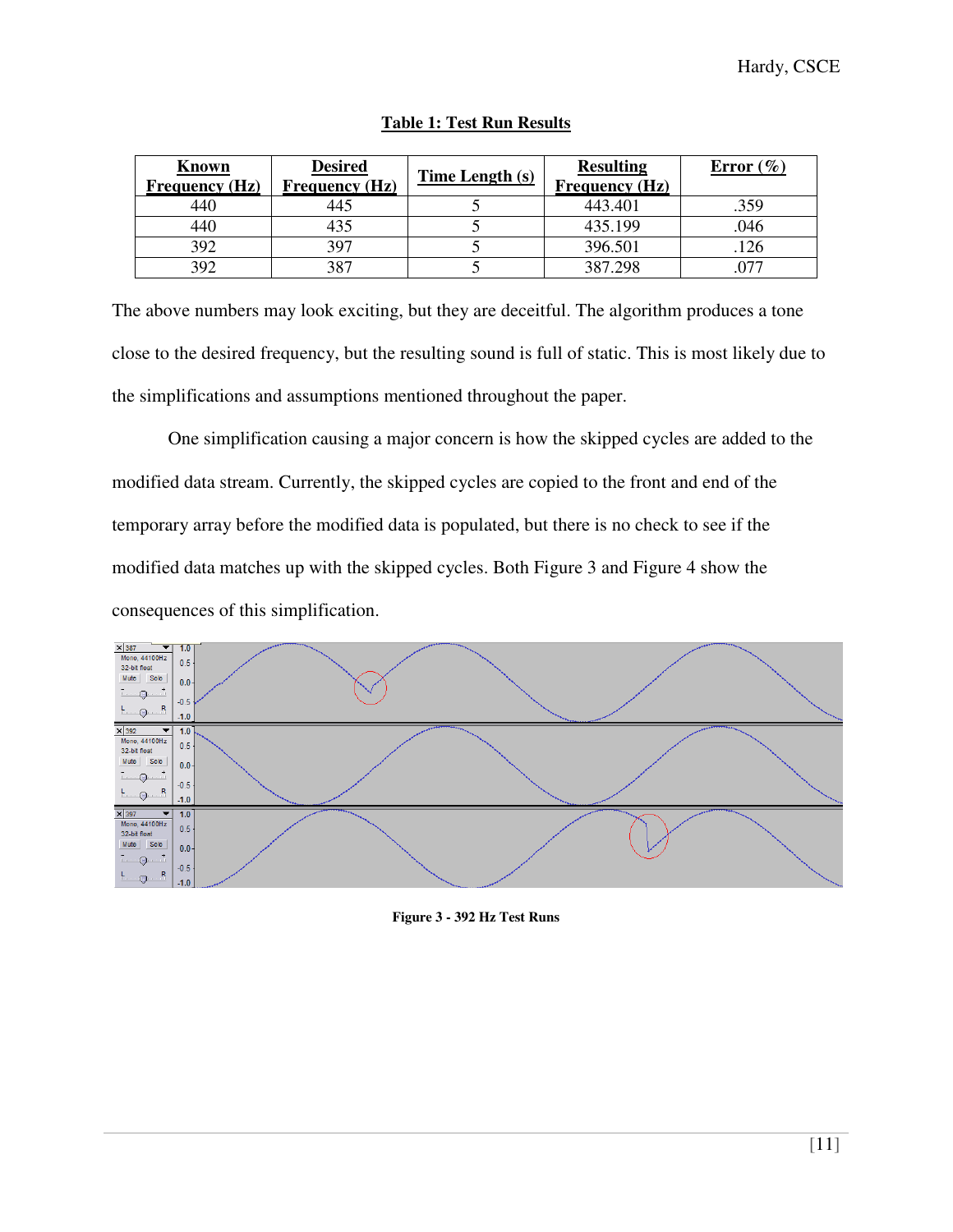

**Figure 4 - 440 Hz Test Runs** 

The breaks could be avoided by adding a post-processing check to ensure the added data matches the existing skipped cycles. Also, the algorithm should only manipulate full cycles to avoid fractional breaks and discontinuities.

 Re-sampling is causing the majority of the static, though. Although it is highly subtle, discontinuous breaks in the waveform cause a short, quiet section of white noise to be heard in the background of the tone. Figures 5 and 6 depict the minuscule breaks which occur just frequently enough to cause the sound to distort. In more extreme runs, like correcting the frequency from 440 to 400 Hz, the static is much more prevalent. This makes sense because a greater change in frequency leads to more manipulated samples which results in more blips.



**Figure 5 - 392 Hz Test Runs**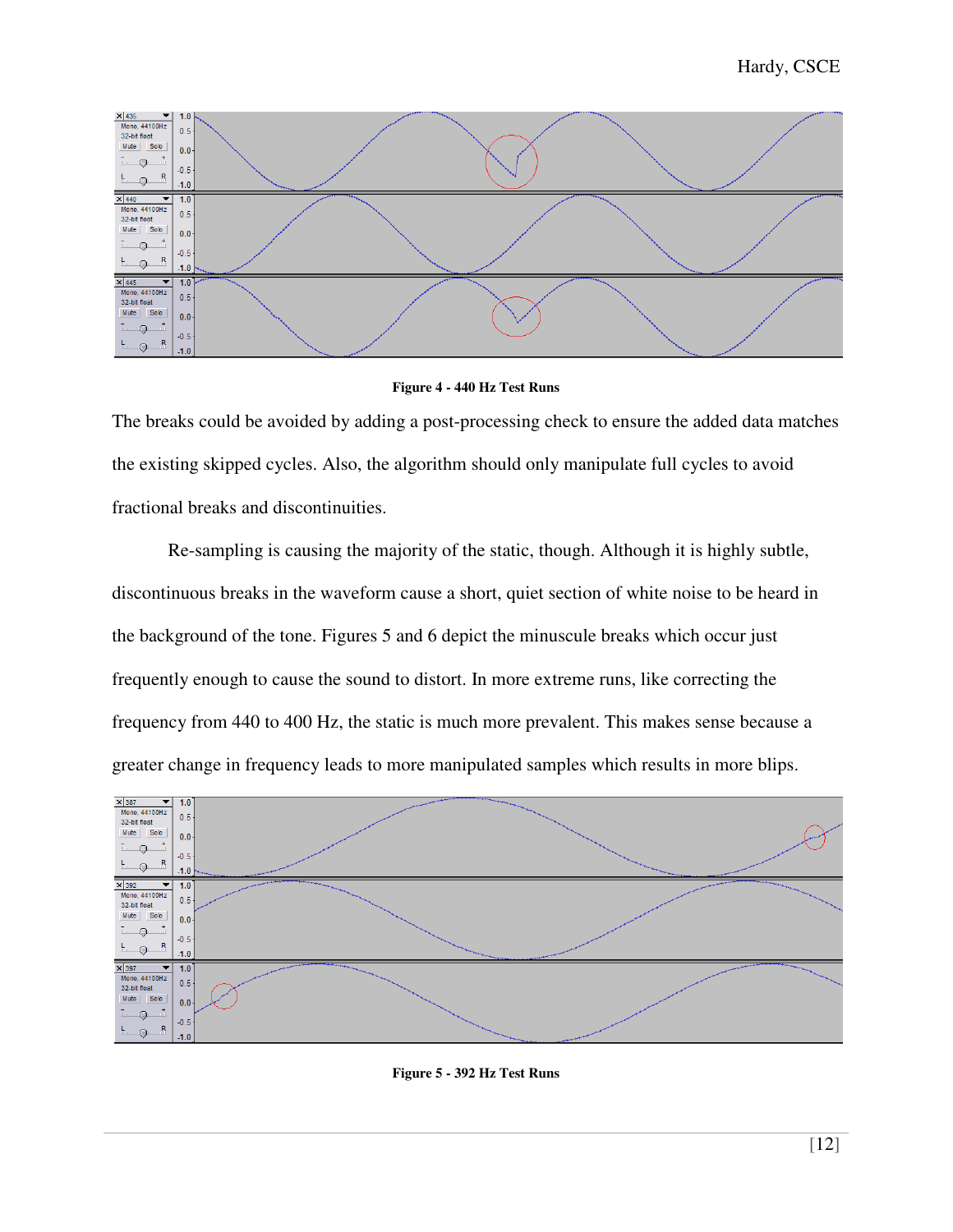

**Figure 6 - 440 Hz Test Runs** 

The static could be greatly reduced by enhancing the interpolation function. Currently, samples are removed by simple deletion and samples are added by taking the average of the two surrounding data points. A more thorough re-sampling function would allow for smoother additions and deletions and thus lead to a more continuous wave.

 The algorithm succeeds in showing that a simplified PSOLA technique does work to both increase and decrease the frequency of a given waveform to some desired value. Theoretically, the move from perfect wave to complex wave would only require minor additions and adjustments.

#### **Future Work**

 The most prudent addition to this algorithm would be to add the necessary processes to allow for the manipulation of the human voice. As it stands, the program would not perform well on samples from a voice because of all the simplifications and assumptions made throughout. The idea is the same because all sound is fundamentally a wave, but most are much more complex than a generated tone.

 Second would be to take steps to solve the problems outlined in the *Conclusion* section. Each modification that allows for smoother additions and deletions to the stream would make for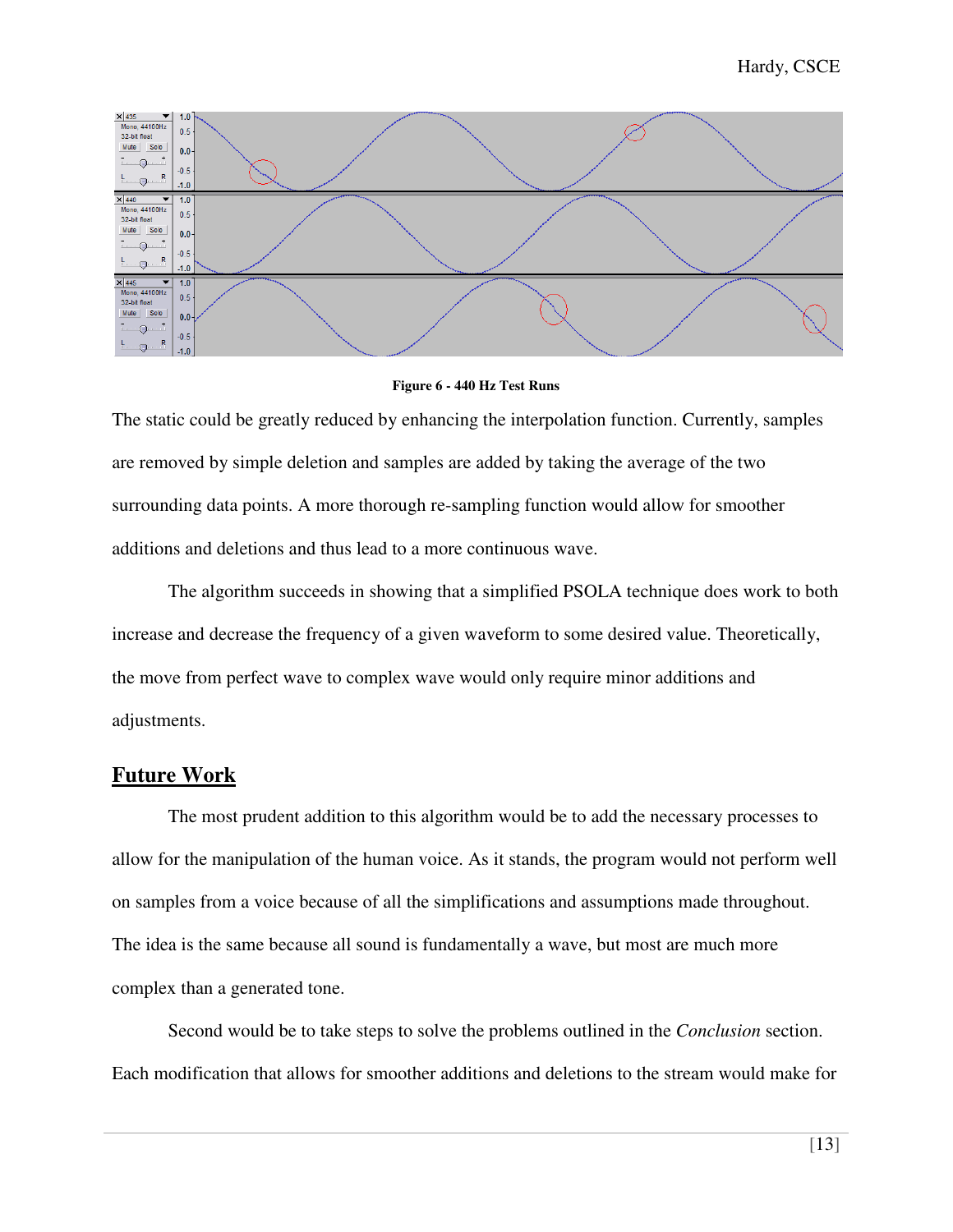a better sounding output. Furthermore, the addition of a smoothing function to run postprocessing would be highly beneficial because it could be called any number of times over any given window.

 Lastly, the program itself should be more modular and configurable. The user should be able to plug in their own addition, deletion, re-sampling, interpolation, and smoothing functions to customize it to fit their needs. The number of cycles to skip and error threshold should also be configurable via command line options or an outside configuration file to allow for more flexibility. Along these lines, the algorithm should be enhanced to allow the original frequency to be calculated at runtime rather than hard-coded.